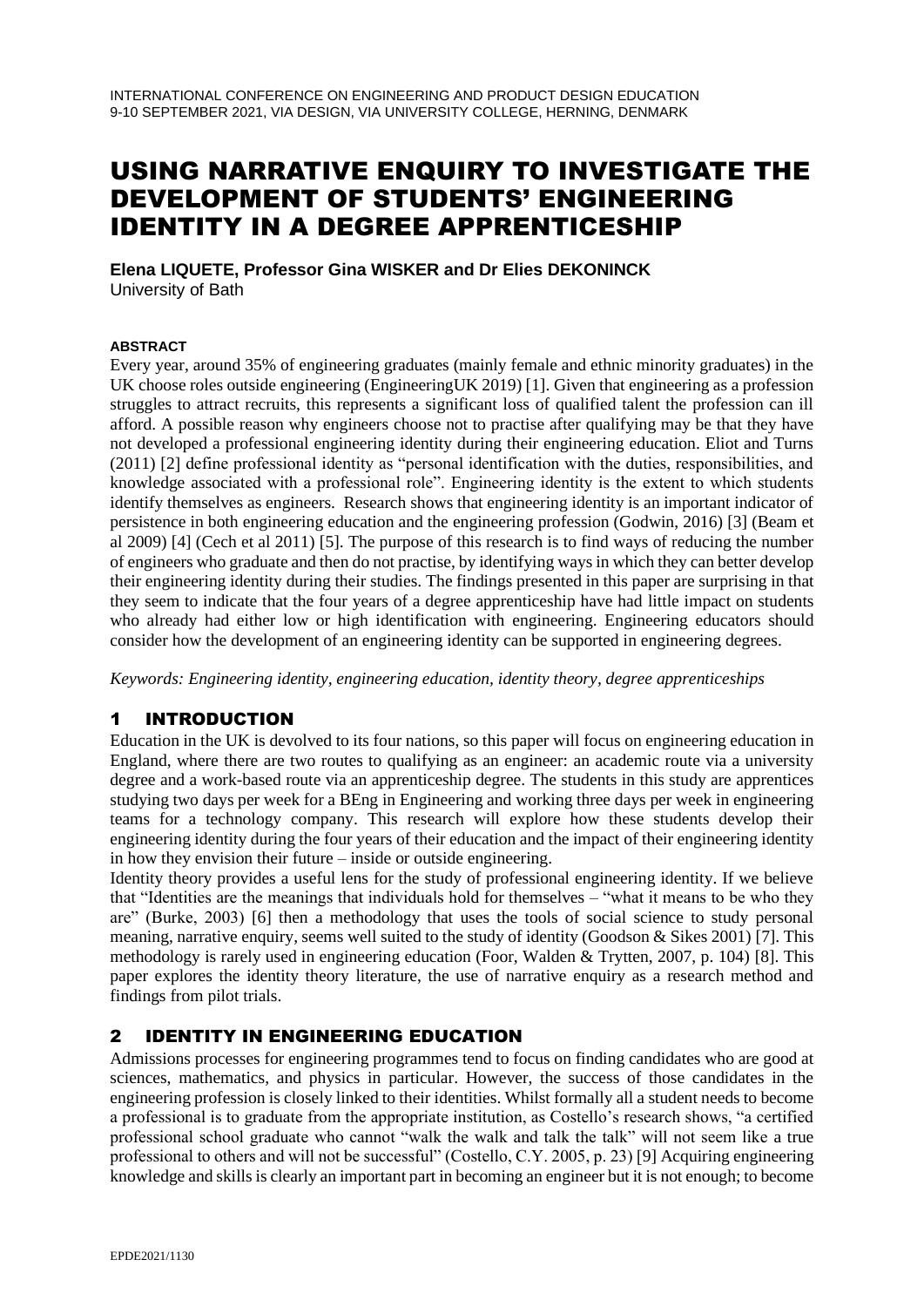engineers, students must develop an engineering identity (Brickhouse et al, 2000) [10]. Many authors have looked at engineering identity, however, identity theory as a conceptual model has been largely overlooked. This article seeks to address that gap. Identity theory is rooted in the work of the American sociologist George Herbert Mead (1934) [11], who theorized that the self-arises from social interaction. Blumer (1962) [12] coined the term "symbolic interaction" to highlight that behaviours are symbols that carry meaning; what is important is not so much how we behave but how we and others interpret our behaviour. We operate within the structures in our society and our behaviour is shaped by those structures; this is what Stryker (1980) [13] means when he refers to "structural symbolic interactionism" (SSI). Those structures include class, gender, ethnicity, profession, etc.

Stryker and Burke (2000, p. 284) [14] define identity as "the meanings that persons attach to the multiple roles they typically play in highly differentiated contemporary societies". The basic premise of SSI is that identity emerges through interpersonal interaction and that these interactions are shaped by social structure; the social structure defines what behaviours are appropriate for each role. As we internalize those expectations, we are setting up the basis for our identity in that particular role. Stryker emphasized the role played by social structures in shaping human behaviour, recognizing the reciprocal nature of these relationships: "society shapes self, which shapes social interaction" (Stryker and Burke (2000, p. 231) [15]. He defines identity as the "internalized positional designation" linked to each role a person has in society (Stryker, 1980 (2002) p. 60) [16]. He understands those positions to be relatively stable and built into the structure of a given society. Individuals within a society label each other and themselves, according to the positions they occupy, i.e., teacher or student. As individuals internalize those identities, they also internalize the meanings and behaviours that are expected of those identities and occupy their position in the social structure as well as the symbols and shared perceptions associated to an identity, in this case engineering identity. For engineering students, this means embracing the personal characteristics associated with the engineering profession, such as a logical approach to problem solving, attention to detail and tough-mindedness for instance (Williamson et al, 2013) [17]. They must also be perceived as an engineer by their peers and colleagues.

A central premise in identity theory is that "people seek ways to establish and maintain those social situations and relationships in which their identities are verified." (Burke and Stets, 1999 p. 351) [18]. As engineering educators, we probably have a sense that this is the case and indeed, research shows that difficulties in verifying an engineering identity can cause students to abandon their studies (Pierrakos et al. 2009) [19] (Patrick, Borrego & Prybutok 2018) [20]. Burke (2009) [21] proposes that identities operate as a continuous feedback loop, managing the meanings perceived in a given situation, with the objective of maintaining self-meaning within a comfortable range. When the perceived meaning (our interpretation of how others see us) matches our own self-meaning, our identities are verified. Identity verification leads to increased trust, commitment, and emotional attachment towards those who are verifying our identity and in turn, those feelings increase our sense of belonging to that particular group (Burke and Stets 1999. P 351) [22]. A person's identity becomes stronger when it is verified repeatedly. Lack of identity verification generates negative emotions linked to feelings of low self-esteem and low mastery (Cast and Burke, 2002) [23].

It would be too easy to assume that a student who does well in her engineering studies, obtaining good academic results, would have her engineering identity validated. However, grades may not be enough, as being an engineering student invokes more than one single identity. Identity theory proposes that there are three different types of identities: role, group, and person identities. Burke and Stets (2009, p. 114) [24] define role identity as "the internalized meaning of a role that individuals apply to themselves." As different people will internalize meaning in a different way, the same role identity may have different meanings for different individuals. This is clearly the case in engineering, as there is a lack of clarity as to what it means to be an engineer. Group identity relates to how individuals identify themselves with a social group, in this case the engineering profession and finally, person identity is "the set of meanings that define the person as a unique individual rather than as a role-holder or group member" (Burke and Stets 2009, p. 124) [25]. Going back to our engineering student, for her engineering identity to be validated she needs to see herself as an engineer, but she also needs others (the classmates, lecturers, colleagues in the workplace, etc.) to see her as one. When someone validates our identity, we respond by generating trust in that person and over time, this fosters greater commitment to the relationship (Burke and Stets, 1999) [26]. Identity verification of a role identity generates feelings of mastery and efficacy. Verification of a group identity generates feelings of self-esteem and integration (Burke and Stets, 1998) [27]. The discussion outlined above led the researcher to hypothesize that: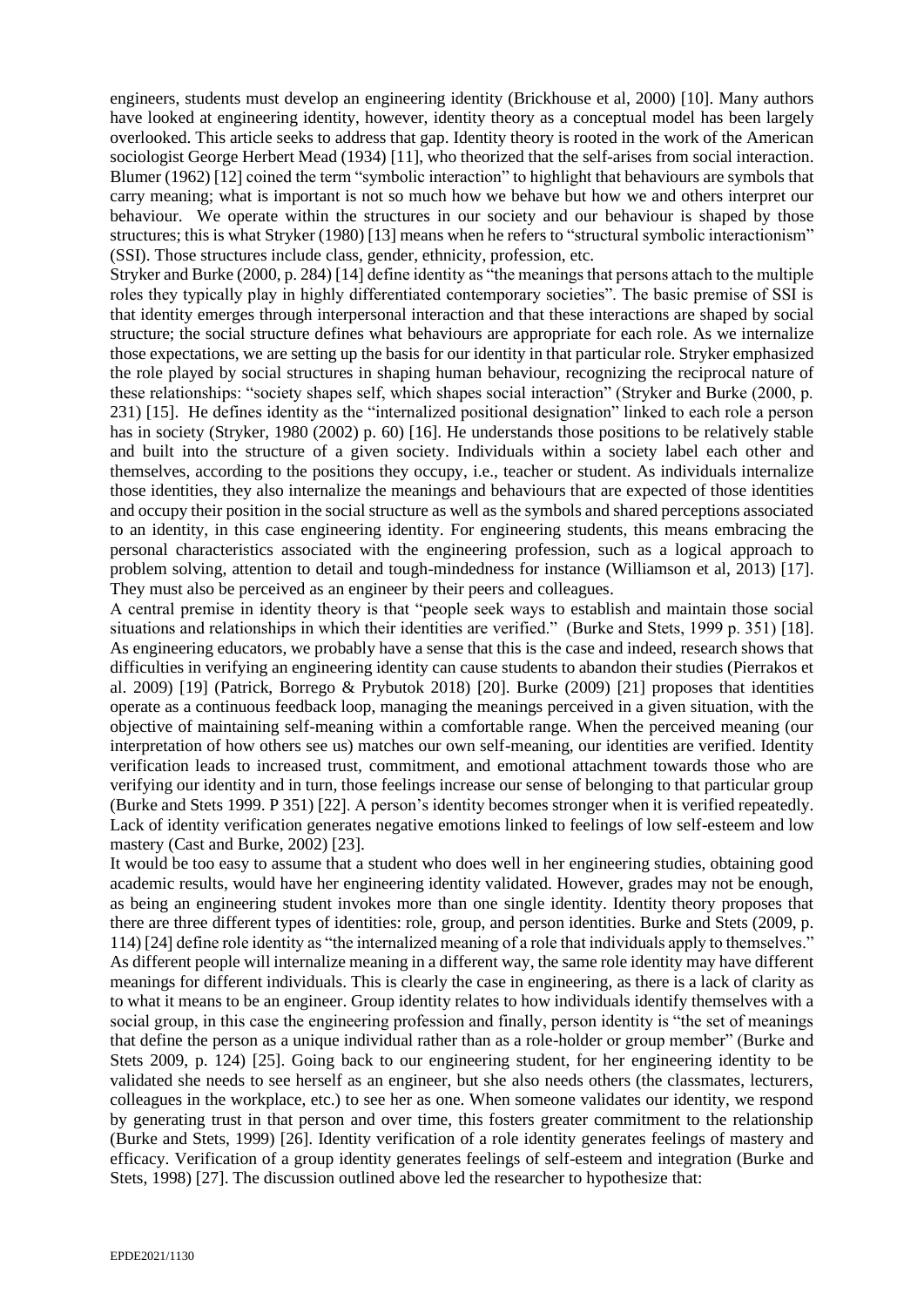Students with a strong engineering identity are more likely to have experienced trust in a formative relationship.

Students with a stronger engineering identity are more likely to be committed to a future in engineering.

## 3 RESEARCH METHODOLOGY

The researcher's interest in the study of identity led her to explore life stories as a possible methodology for this research. Narrative enquiry uses personal stories as data and particularly since the 1990s, has become a widely used methodology for "understanding the meaning of human experience" (Merriam and Tisdell, 2016, p. 34) [28] although as a research methodology, it has been rarely used in engineering education (Foor, Walden & Trytten, 2007, p. 104) [29]. It is, however, particularly well suited to the study of identity (Goodson & Sikes 2001) [30] as in retelling their stories, individuals are constructing their identities (Chaitin, 2004) [31]. Life story interviews allow individuals to tell their life story in their own way, charting the path that has taken them to where they are today. Those stories are not set in stone; as we tell our stories, we choose what is important at a given point in time, in a particular setting and with a specific audience. Narrative enquiry as a methodology offers a way of interpreting someone's experience (Atkinson 2012, p. 16) [32]. Following a narrative approach, semi structured interviews were conducted using a modified version of The Life Story Interview, an instrument developed by Dan McAdams (1995/2008) [33] at the Foley Centre for the Study of Lives at Northwestern University. In narrative research, the relationship between the researcher and the researched has epistemological implications that shape the way in which the research is conducted. The role of the researcher is particularly important because "the researcher is the instrument of both data collection and data interpretation" (Patton 1990, P. 54) [34].

Purposeful sampling was used to select research participants. Purposeful sampling is a technique widely used in qualitative research in which researchers select a sample "from which the most can be learnt" (Merriam & Tisdell, 2016, p. 96) [35]. The researcher looked for participants who were willing to participate and were good communicators, as recommended by Palinkas (2015 p. 534) [36] who highlights the importance of selecting research participants who have "the ability to communicate experiences and opinions in an articulate, expressive, and reflective manner." Purposeful sampling requires in depth knowledge of the individual students to be selected. As the researcher did not personally know the students, she asked for help from the Student Support Advisor for each year group in order to identify students who they felt may be interested to contribute to this research. Out of the shortlist provided, one male and one female participant from years one and four of the degree apprenticeship were randomly selected for interview.

As an internal researcher i.e., employed by the institution in which this pilot study has been conducted, it is important to be aware of the "hidden ethical and methodological dilemmas of insiderness" (Labaree, 2002, p. 109) [37]. Hammersley's view that "there are no overwhelming advantages to being an insider or an outsider. Each position has advantages and disadvantages, though these will take on slightly different weights depending on the particular circumstances and purposes of the research" (Hammersley, 1993, p. 219) [38] seems particularly relevant.

# 4 DATA COLLECTION AND ANALYSIS

The Covid-19 pandemic and subsequent lockdowns and restrictions in England meant that interviews had to be conducted using MS Teams rather than in person. Research on the use of computer mediated interviews seems to indicate that they can be a "viable alternative to the face-to-face interview" (Curasi 2001, p. 372) [39] and the researcher feels confident that this research has not suffered as a result of having to conduct interviews online. What is harder to predict, however, is the impact that online teaching during the pandemic, and therefore reduced levels of personal interaction with classmates and faculty, may have on the development of engineering identity for the class of 2020 and this is something that may need to be revisited in this research. Four ninety-minute interviews with students enrolled on the same engineering degree apprenticeship in England were conducted; two were in their first year and two in their fourth and final year. In each year group, one student was male, and one was female. Each video interview generated around seventeen pages of interview transcripts. Transcripts were analysed manually, reading them several times, seeking to reduce the data inductively, looking for themes in the different stories. Three out of the four undergraduates identified themselves with the engineering profession and saw their future as engineers; the fourth student was not so sure. Contrary to what may have been expected, the students with a strong engineering identity already had it by the time they started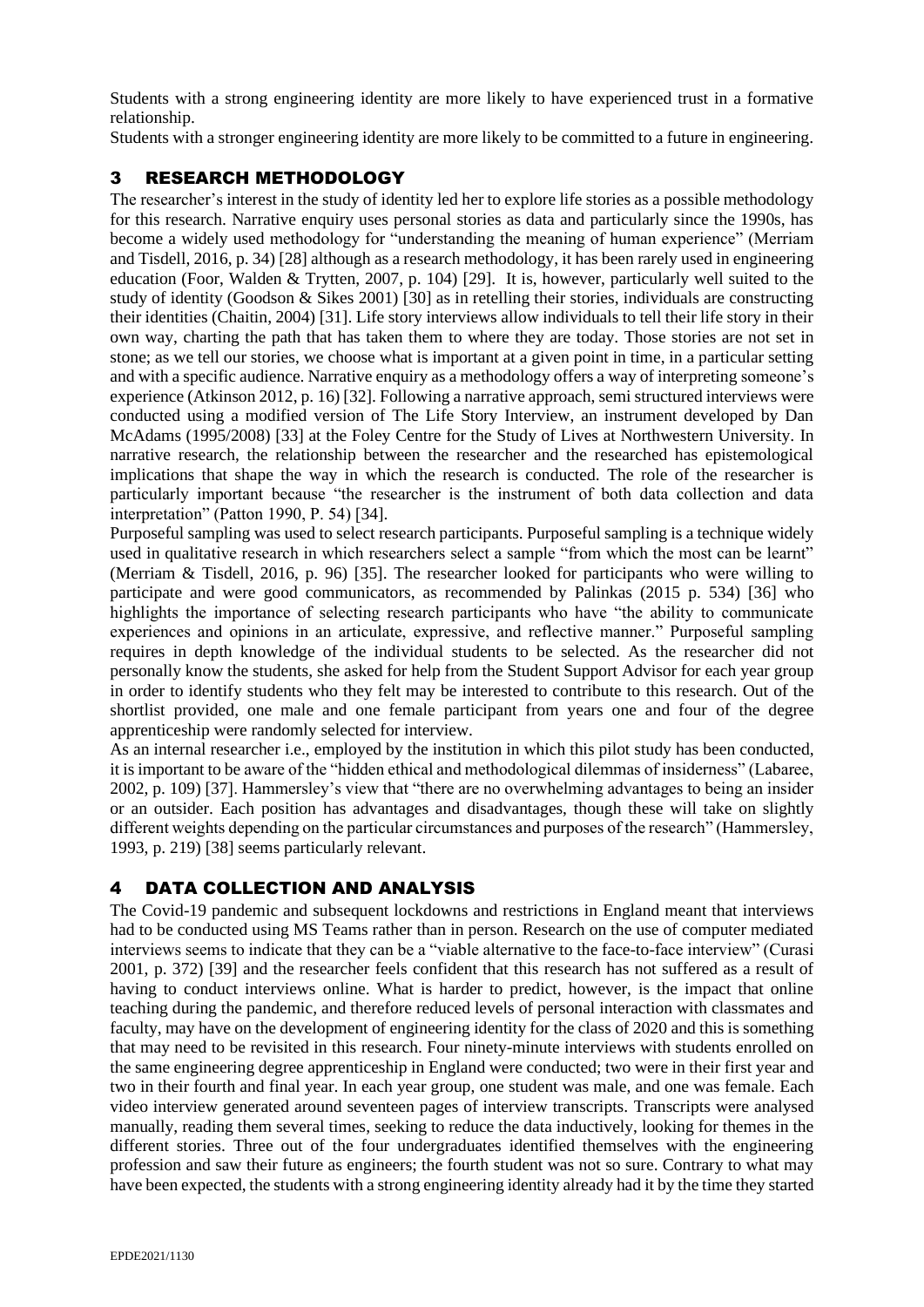their apprenticeship and the nearly four years of their degree apprenticeship, offering exposure to an engineering workplace as well as academic study, had only served to clarify in the students' mind what aspects of engineering they enjoyed more than others. The fourth student started her engineering studies unsure about engineering as a career and remained unsured as the end of the degree apprenticeship loomed: *"I'm kind of currently at the stage where I am deciding whether to stay… in engineering or whether to just change completely, going to like investment banking".* The three students who identified themselves with engineering had attended different schools in different parts of the country, came from different socioeconomic backgrounds and had different interests. However, their stories had one thing in common: all three had built trusted relationships with an adult whilst at school (a teacher in two cases, a scholarship mentor in the third) who had encouraged them to consider engineering as a profession before they had thought about it themselves. A first-year student said: *"The (scholarship) mentor pushed me to apply, despite my response being that I was convinced maths was for me and that I was really unsure about engineering. He told me that strong mathematicians that loved problem solving were exactly what they were looking for and that getting the scholarship could open a wide array of opportunities for me. He convinced me that there was nothing to lose … I'm definitely indebted to him for doing so, I wouldn't have had that platform for industry connections and insights. Without that I think I would really have struggled to break down the misconceptions that I had of engineering."* For another student, it as a teacher: *"My DT teacher… I spent an immense amount of time with him… and I started getting recognized within the classroom as the DT guy that everybody came to for…".* A yearfour student commented: "*My physics teacher, …, he kind of pushed me a little bit more towards engineering. And that's when I flipped from physics to mechanical engineering*". Through those relationships, the students had been encouraged to push their boundaries and go beyond their academic curriculum, and this resulted in the three students having more or less formal teaching roles with their peers and, in one case, students at other colleges. These activities can be interpreted as a form of Peer Assisted Learning, defined as "the acquisition of knowledge and skill through active help and support among status equals" which has been found to enhance cooperative learning and communication skills as well as improving the student's understanding of the subject under study (Gazula et al, 2017) [40]. By seeing their potential and encouraging them to do more, those adults had validated the students' identity and by trusting them with additional responsibility, they had reinforced that identity. According to identity theory, the validation of role and group identities generate different results: whist doing well in a class would generate feelings of self-efficacy, helping others to learn would also have a positive impact on the students' self-esteem. As the students had opportunities to do more of this, a positive feedback loop was established that lead to greater trust and commitment. One of the students in the first year often referred to herself and to her classmates as engineers: *"sitting down in the kitchen with five other engineers I've never met before of my age and immediately you just have that 'click'."* In contrast, despite being close to graduation, the fourth-year student who did not identify with engineering, never referred to herself as an engineer during the interview: "*I know I can do engineering and I can be an engineer … it's just not necessarily where I see myself going 100%".*

### 5 CONCLUSIONS

Degree apprenticeships expose students to academic learning in engineering disciplines and give them the opportunity to work in an engineering setting for the four years of the program, engaging students in multiple projects and working with different engineering teams. It would be reasonable to expect that such exposure would have an impact on the engineering identity of degree apprentices. However, this pilot study seems to indicate that may not be the case and that students' engineering identity was already set by the time they started their degree apprenticeship. The students interviewed who arrived with a strong engineering identity maintained it and the one who did not, failed to develop it. The findings of this pilot study seem to confirm the two hypothesis I outlined above, highlighting the importance of relationships with teachers and mentors in fostering an engineering identity. The findings also seem to confirm that students with a strong engineering identity see their future in engineering. These findings would suggest that engineering educators need to build opportunities for students to validate their engineering identities into their programs. This can be achieved by getting to know their students better and developing closer relationships with them and by creating opportunities for students to get involved in Peer Assisted Learning. Supportive personal relationships in an engineering setting develop trust which in turn develops commitment towards engineering as a profession. These are the findings of a pilot study that focused on degree apprentices. This research will be expanded by include students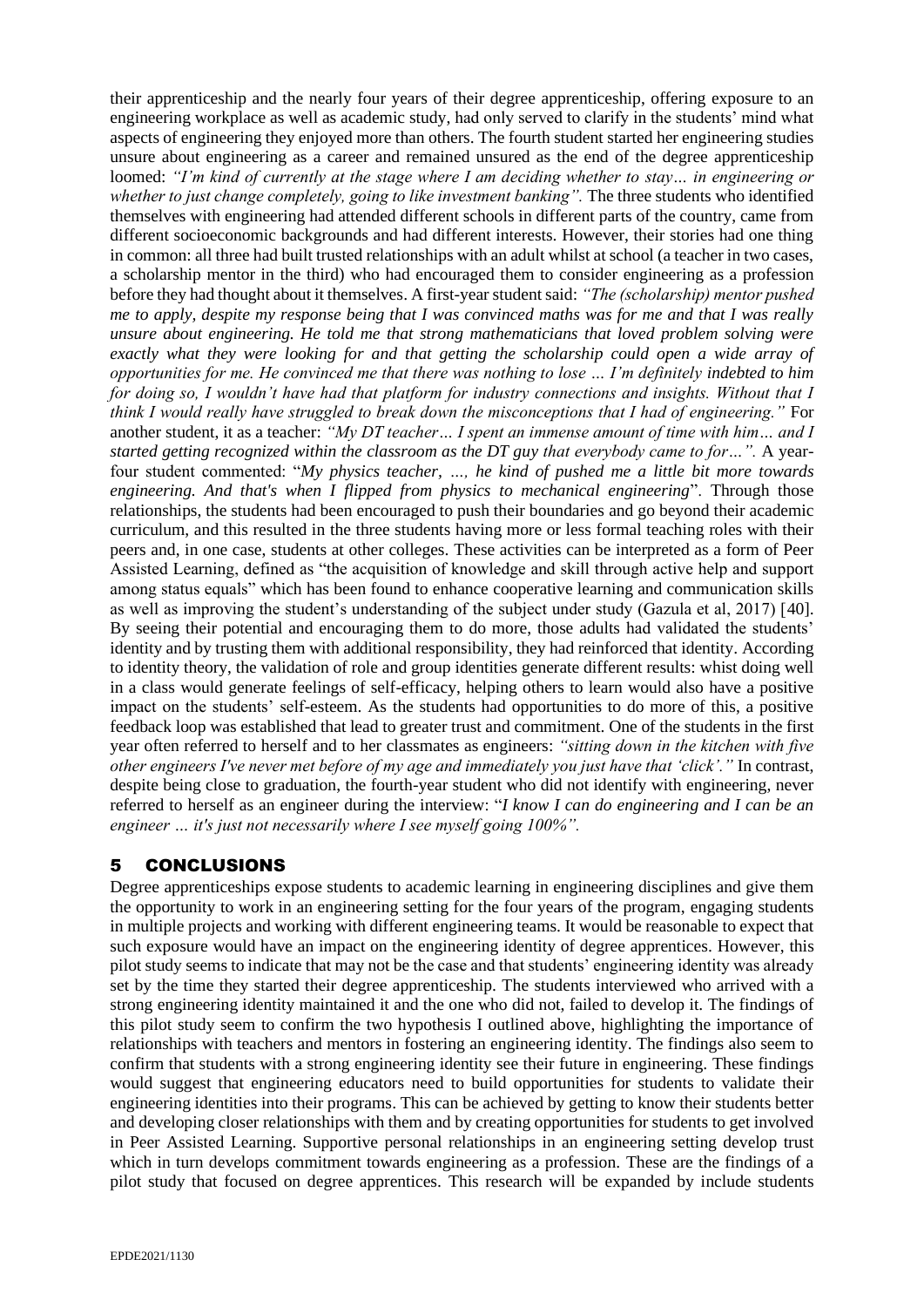enrolled on a conventional engineering degree at a university in England, and to conduct a larger number of interviews with both cohorts of university students and degree apprentices. The larger sample will also enable further comparison between the early and later year students. The openness showed by the students who participated in the pilot study and the depth of the insights they shared begins to throw new light into this fascinating topic.

#### **REFERENCES**

- [1] EngineeringUK, Key facts & figures. *Highlights from the 2019 update to the Engineering UK report*. Available at: [https://www.engineeringuk.com/media/156198/key-facts-figures-2019-final-](https://www.engineeringuk.com/media/156198/key-facts-figures-2019-final-20190627.pdf)[20190627.pdf](https://www.engineeringuk.com/media/156198/key-facts-figures-2019-final-20190627.pdf) [Accessed on 2021, 10 January]
- [2] Eliot M. and Turns J. 2011. Constructing professional portfolios: sense-making and professional identity development for engineering undergraduates. *Journal of Engineering Education*, Vol. 100, No. 4, pp. 630-654.
- [3] Godwin A. 2016. The Development of a measure of engineering identity. *ASEE's 123rd Annual Conference& Exposition*. New Orleans, LA, p. 1.
- [4] Beam T. K., Pierrakos O., Constantz J. Johri A. and Anderson R. 2009. Preliminary findings on freshmen engineering students' professional identity: implications for recruitment and retention. *ASEE Annual Conference & Exposition*. Austin. TX.
- [5] Cech E. Rubineau B. Silvey S. and Seron C. 2011. Professional role confidence and gendered persistence in engineering. *American Sociological Review*, 76(5), pp. 641-666.
- [6] Burke P. J. 2003. Relationships among multiple identities. Pp. 195–216 in *Advances in Identity Theory and Research*, edited by Peter J. Burke, Timothy J. Owens, Richard T. Serpe, and Peggy A. Thoits, New York: Kluwer.
- [7] Goodson I. and Sikes P. 2001. *Life History Research in Educational Settings: Learning from Lives.* Open University Press, Buckingham.
- [8] Foor C. E. Walden S. E. and Trytten D. A. 2007. "I wish that I belonged more in this whole engineering group:" Achieving individual diversity. *Journal of Engineering Education*. Vol 96, Issue 2. Pp. 103-115.
- [9] Costello C. G. [published under Costello, Carrie Yang] 2005. Professional Identity Crisis. Race, class, gender, and success at professional schools. Vanderbilt University Press. Nashville, Tennessee.
- [10] Brickhouse N. W., Lowery P., and Schultz K. 2000. What kind of a girl does science? The construction of school science identities. *Journal of Research in Science Teaching*. Vol.37 (5), p.441-458.
- [11] Mead G. H. 1934. *Mind, self, and society*. Chicago: University of Chicago Press.
- [12] Blumer H. 1963. Society as symbolic interaction. *In Human behaviour and social processes*, edited by A. M. Rose. Boston. Houghton Mifflin.
- [13] Stryker S. 1980. *Symbolic interactionism: a social structural version*. Menlo Park, CA/Cadwell NJ.
- [14] Stryker S. and Burke P. J. 2000. The Past, Present, and Future of an Identity Theory. *Social Psychology Quarterly* 63(4) pp. 284–297
- [15] IBID.
- [16] Stryker S. 1980. (2002) *Symbolic Interactionism: A social structural version*. Caldwell, NJ. Blackburn Press.
- [17] Williamson J. M., Lounsbury J. W., and Han L. D. 2013. Key personality traits of engineers for innovation and technology development, *Journal of Engineering and Technology Management*, Volume 30, Issue 2.
- [18] Burke P. J. and Stets J. E. 1999. Trust and commitment through self-verification. *Social Psychology Quarterly*, 62. Pp. 347-66
- [19] Beam T. K., Pierrakos O., Constantz J. Johri A. and Anderson R. 2009. Preliminary findings on freshmen engineering students' professional identity: implications for recruitment and retention. *ASEE Annual Conference & Exposition*. Austin. TX.
- [20] Patrick A. Borrego M. and Prybutok A. 2018. Predicting persistence in engineering through an engineering identity scale. *International. Journal of Engineering Education*, 34(2(A)), Pp. 351- 363.
- [21] Burke P. J and Stets J. E. 2009. *Identity Theory*. New York: Oxford University Press.